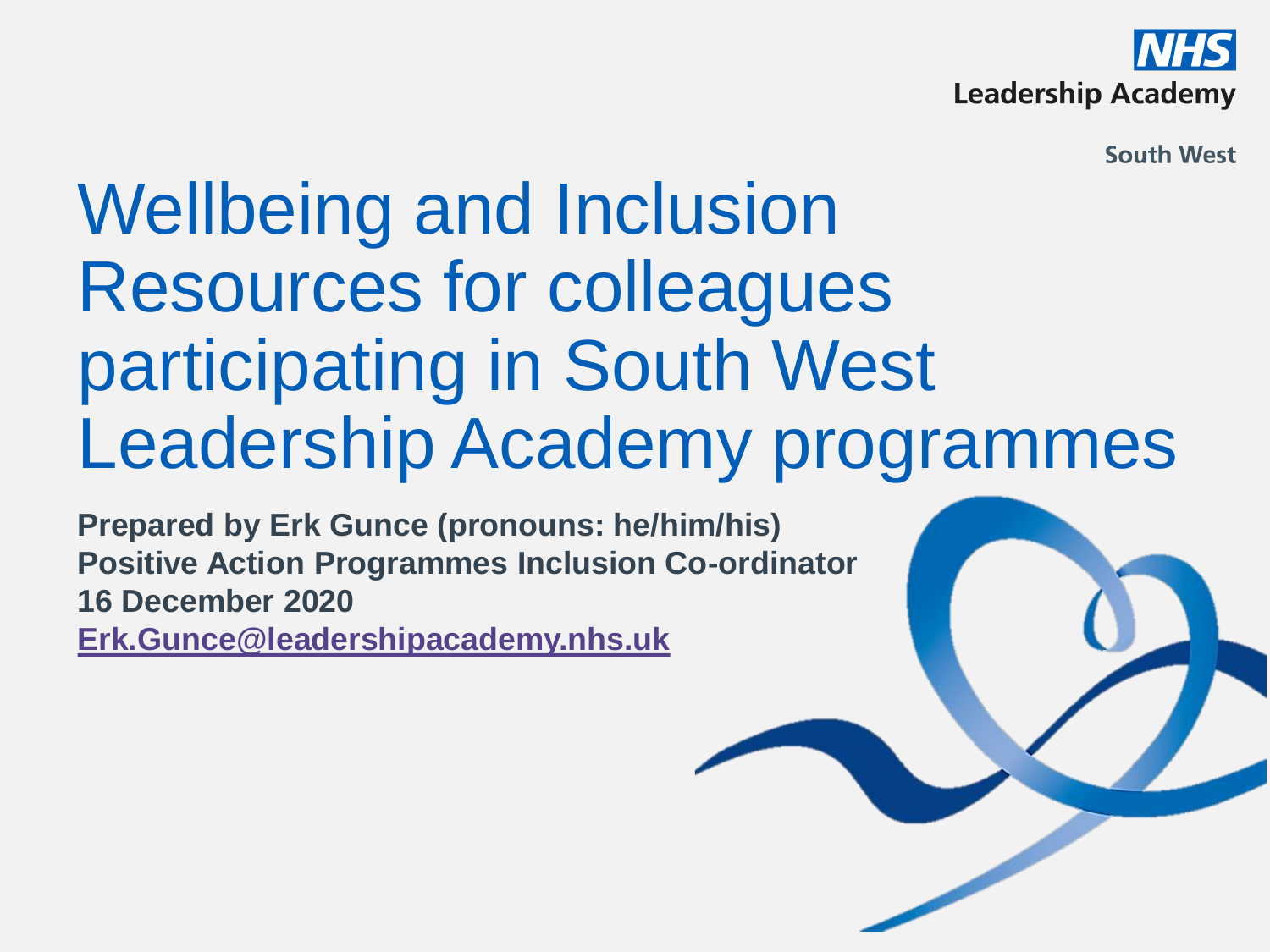## Equality, Diversity and Inclusion Statement of Commitment



We are committed to creating a learning and working environment which is inclusive of all our participants. The South West Leadership Academy strives to empower underrepresented communities.

We aim to eliminate any disadvantage based on age, disability, marriage, civil partnership, race, culture, religion or belief, lack of religion or belief, sex, gender identity, sexual orientation, pregnancy, maternity or any other minority characteristics.

If we can make any adjustments to enable you to access and participate in our events, or if you require your course materials in an alternative format, please get in touch with our Inclusion Coordinator Mr Erk Gunce [\(pronouns: he/him/his\). We also welcome any general comments](mailto:erk.gunce@improvement.nhs.uk) on the inclusivity of our events. We will work with you to address your concerns in a respectful, dignified manner.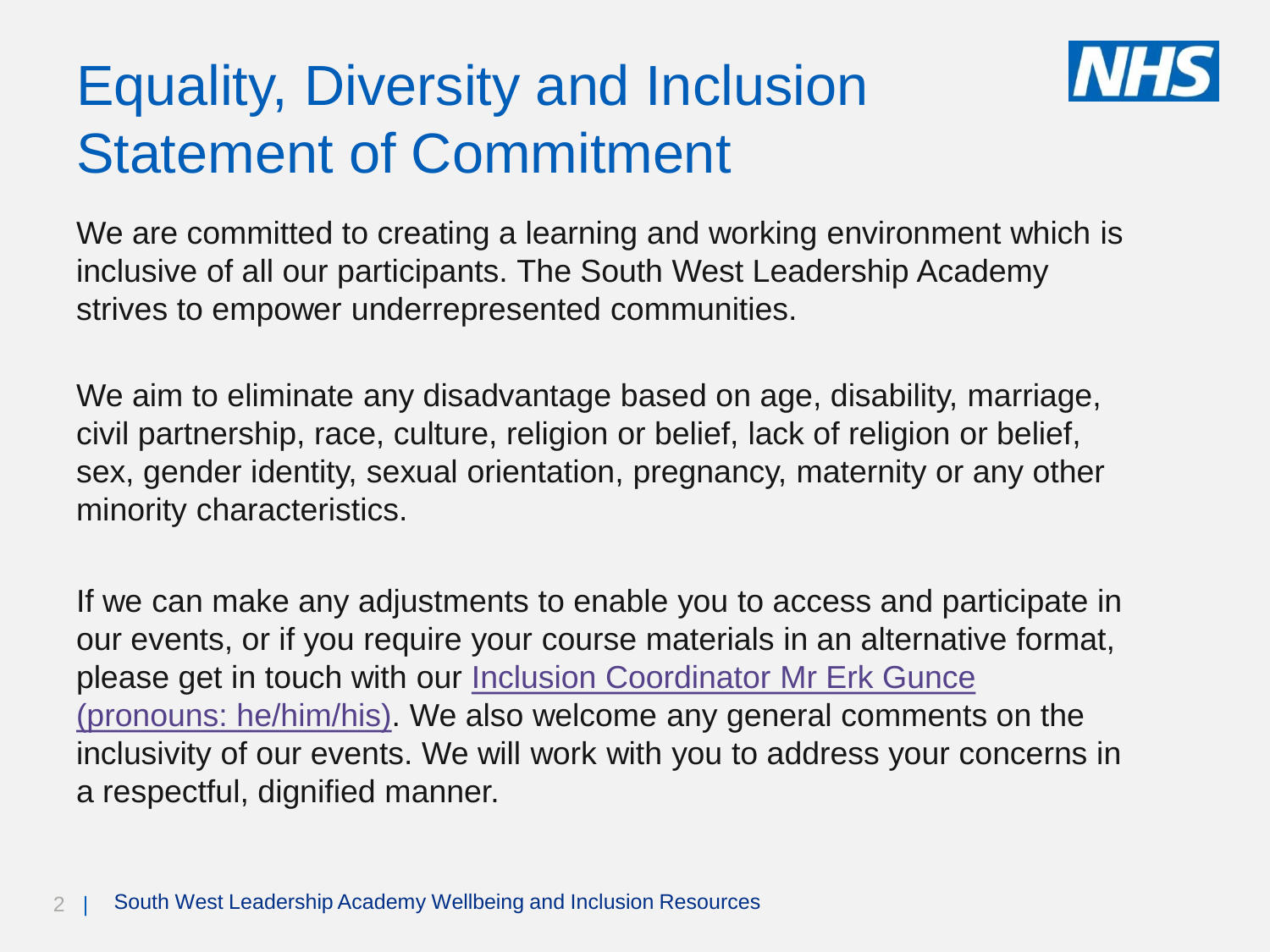

## Health and wellbeing resources

- NHS Confidential Staff Support Line: Call 08000696222 (7:00am to 11:00pm, 7 days a week) or text FRONTLINE to 85258 for 24/7 support via text.
- NHS Bereavement support line, confidential and free to access from 8:00am 8:00pm, seven days a week. Call 0300 303 4434.
- Speak to your organization's HR partner for access to your institutions' Employee Assistance Programme.
- [Financial wellbeing support](https://people.nhs.uk/guides/financial-wellbeing/steps/financial-wellbeing-resources/) (https://people.nhs.uk/guides/financialwellbeing/steps/financial-wellbeing-resources/)
- [Support for employers and employees to speak up \(](https://speakup.direct/)https://speakup.direct/)
- [Wellbeing Apps](https://people.nhs.uk/help/support-apps) (https://people.nhs.uk/help/support-apps). Available until at least March 2021.